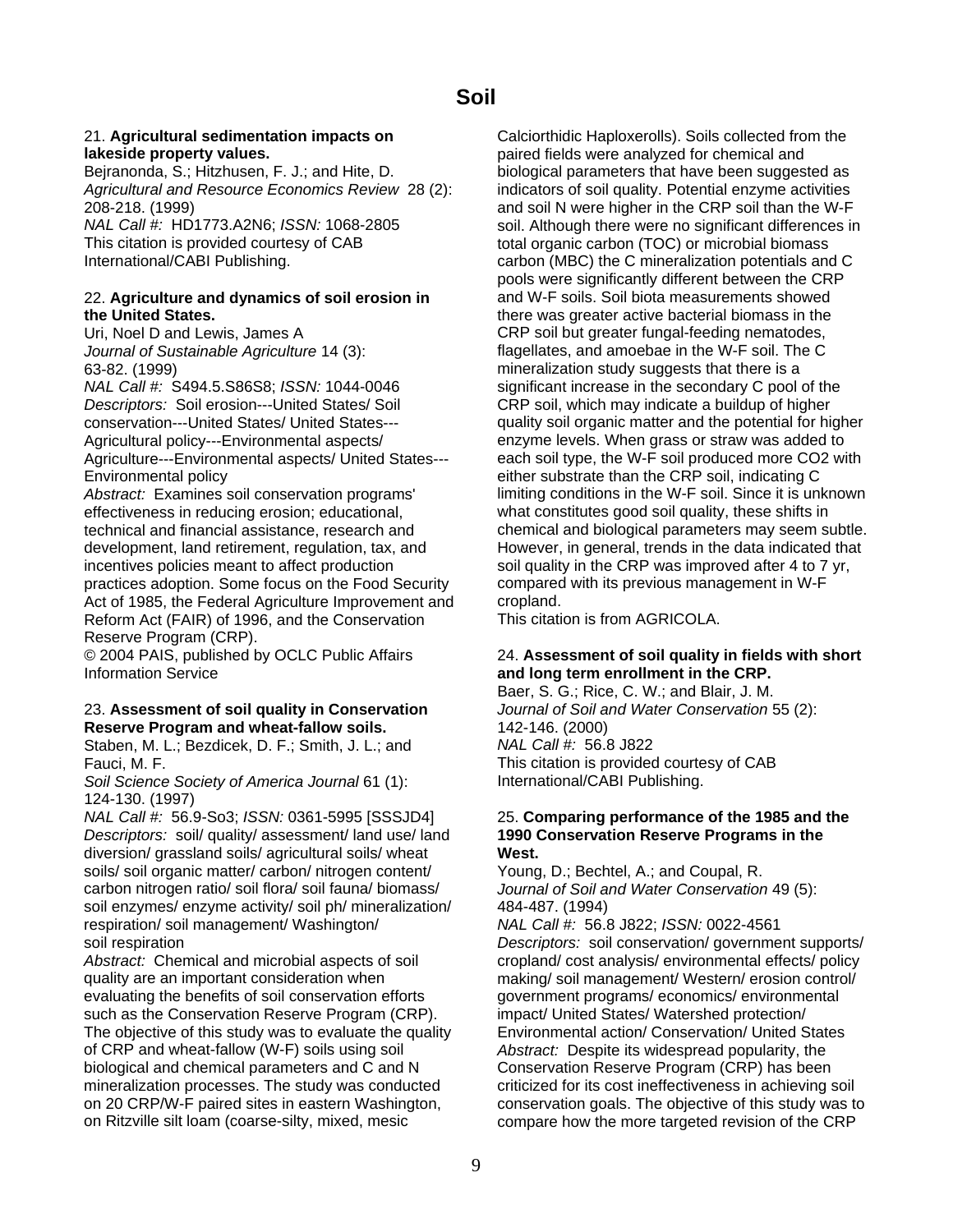in the 1990 Farm Bill compares with the 1985 Farm bear 50% or more of the costs of soil conservation. Bill CRP in concentrating enrollment in highly erodible The projected government cost per ton of soil western U.S. counties. Correlations between CRP conserved also increased threefold from the most to enrollment and erodibility for counties in California, the least productive subregion. Idaho, Oregon, and Washington show that the 1990 This citation is from AGRICOLA. CRP has been more successful than the 1985 CRP in concentrating enrollment in erodible counties. 28. **Earthworm (Lumbricidae) survey of North**  Fixed bid caps in the 1985 CRP often directed **Dakota fields placed in the U.S. Conservation**  enrollment to counties with lower productivity and **Reserve Program.** modest erodibility, which reduced cost-effectiveness. Deibert, E. J. and Utter, R. A. While the 1990 reforms appear to have improved the *Journal of Soil and Water Conservation* 58 (1): targeting of the CRP, the 1 million ha (2.3 million ac) 39-45. (2003); *ISSN:* 0022-4561 environmental impact compared to the 14 million ha International/CABI Publishing. (34 million ac) 1985 CRP.

### 26. **Conservation Reserve Program effects on soil** Eck, H. V. and Stewart, B. A. **quality indicators.** *Journal of Sustainable Agriculture* 12 (2/3):

Karlen, D. L.; Rosek, M. J.; Gardner, J. C.; Allan, D. 5-20. (1998) L.; Alms, M. J.; Bezdicek, D. F.; Flock, M.; Huggins, *NAL Call #:* S494.5.S86S8; *ISSN:* 1044-0046 *Journal of Soil and Water Conservation* 54 (1): International/CABI Publishing. 439-444. (1999) *NAL Call #:* 56.8 J822 30. **Enzyme activities in semiarid soils under**  conservation programs/ Regional conservation **and cropland.** 

for their responses to the CRP and whether the soil  $166 (6)$ : 699-707. (2003)<br>quality indicators currently used are an accurate  $NAL Call #: 384 Z343A$ : measure of ecosystem responses to CRP. *Notes:* Number of References: 39;

1053-1062. (Nov. 1991) organic matter/ chloroform fumigation/ cotton yield/

*NAL Call #:* 280.8-J822; *ISSN:* 0002-9092 tillage/ nitrogen *Descriptors:* erosion/ soil conservation/ cost *Abstract:* There is limited knowledge of biochemical effectiveness analysis/ federal programs/ farmers/ processes in low carbon content soils of semiarid<br>agricultural regions/ economic impact/ social costs/ equions under different land use and management profits/ integer programming/ program participants/ This study investigated several enzyme activities of Washington/ food security act of 1985/ distribution of C, N, P, and S transformations in semiarid soils with costs/ taxpayers mixed integer programming models/ different clay (10-21 %) and sand (59-85%) contents costs/ taxpayers mixed integer programming models/ different clay (10-21 %) and sand (59-85%) contents<br>Whitman County, Washington<br>Whitman County, Washington

*Abstract:* The Conservation Reserve (CRP) and (CRP), native rangeland (NR), and cropland (CL) Conservation Compliance Programs could divide the under sunflowers (Eriophyllum ambiguum (Gray)),<br>soil conservation burden between farmers and continuous cotton (Gossypium hirsutum L.) or in taxpayers. In a highly erodible southeastern extingulations with wheat (Triticum aestivum L.) or<br>Washington region, however, a uniform region-wide sorghum (Sorghum bicolor L.) in West Texas. Washington region, however, a uniform region-wide sorghum (Sorghum bicolor L.) in West Texas, USA.<br>CRP bid cap and relaxed compliance requirements Soils under CRP and NR showed higher total C and resulted in little or no projected burden for farmers in N contents than cultivated soils under continuous<br>arid, less productive subregions. In contrast, farmers cotton, but soil pH (6,7-8.4) was not affected by the in a more productive subregion were projected to management or land use studied. The activities of

This citation is provided courtesy of CAB

### © Cambridge Scientific Abstracts (CSA) 29. **Effects of long-term cropping on chemical aspects of soil quality.**

This citation is provided courtesy of CAB

# **Conservation Reserve Program, native rangeland,**

programs/ Iowa/ Minnesota/ access of the Acosta-Martinez, V.; Klose, S.; and Zobeck, T. M.<br>19 Morth Dakota/ Washington access of the Sournal of Plant Nutrition and Soil Science North Dakota/ Washington *Journal of Plant Nutrition and Soil Science /*  Zeitschrift fur Pflanzenernahrung und Bodenkunde

quality indicators currently used are an accurate *NAL Call #:* 384 Z343A; *ISSN:* 1436-8730.

Publisher: Wiley-V C H Verlag Gmbh

27. **Cost effectiveness and equity aspects of soil** *Descriptors:* Agriculture/ Agronomy/ specific enzyme activities/ arylamidase activity/ beta glucosaminidase **region.**<br>Young. D. L.: Walker. D. J.: and Kanio. P. L. **and Many Allian Contemporary of the Control** of Cotton/ sunflowers/ beta Young, D. L.; Walker, D. J.; and Kanjo, P. L. glucosaminidase activity / microbial biomass/ residue<br>American Journal of Agricultural Economics 73 (4): management/ cropping systems/ arylamidase activity management/ cropping systems/ arylamidase activity/

regions under different land use and management. that were under Conservation Reserve Program continuous cotton (Gossypium hirsutum L.), or in Soils under CRP and NR showed higher total C and cotton, but soil pH (6.7-8.4) was not affected by the beta-glucosidase, beta-glucosaminidase, arylamidase, acid and alkaline phosphatase,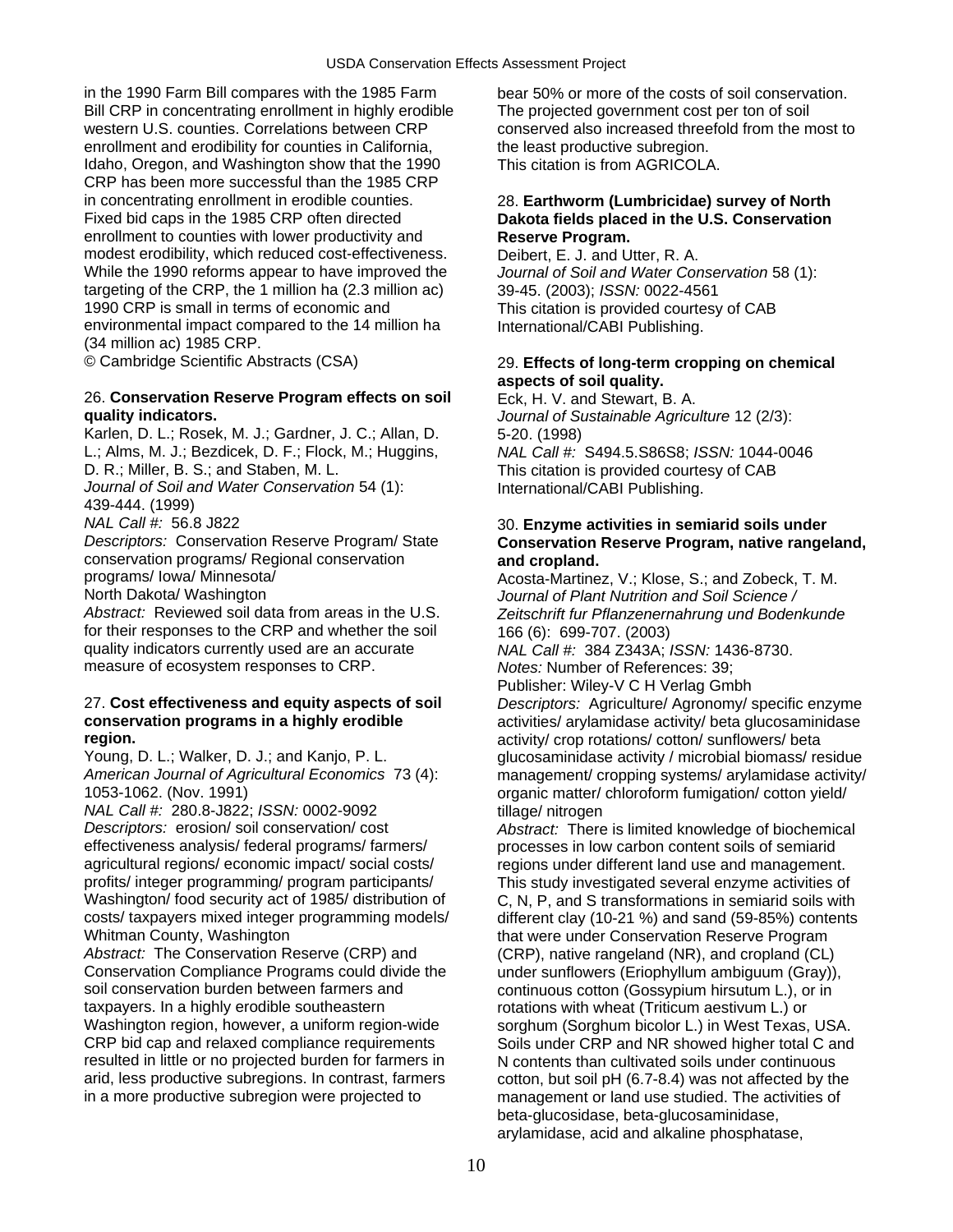phosphodiesterase, and arylsulfatase (mg product converted to cropland by 1992. The paper includes a (kg soil)(-1) h(-1)) were lower in CL under continuous detailed breakdown of these soil savings estimates cotton compared to cotton in rotation with other for eight major field crops-corn, cotton, soybeans, crops, CRP, and NR. The enzyme activities were also wheat, potatoes, sorghum, barley, and rice. lower when compared to soils from other regions. © Cambridge Scientific Abstracts (CSA) Linear regression analyses indicated positive correlations between enzyme activities and total C 32. **Erosion potential of a Torrertic Paleustoll after**  (r values up to 0.96, P < 0.01). There was a positive **converting Conservation Reserve Program**  relationship between enzyme activities and total N, **grassland to cropland.**  but soil pH showed the opposite trend. Enzyme Unger, P. W. activities were significantly intercorrelated with r *Soil Science Society of America Journal* 63 (6): values up to  $0.98$  (P <  $0.001$ ). The specific enzyme  $1795-1801$ . (1999)<br>activities (mg product (g organic C)(-1)) were lower in  $NAL$  Call #: 56.9-9 activities (mg product (g organic C)(-1)) were lower in *NAL Call #:* 56.9-So3; *ISSN:* 0361-5995 [SSSJD4] soils (i.e., NR and CRP) reflecting differences in water erosion/ erodibility/ grassland soils/ land use/ organic matter quantity and quality due to cultivation. conversion/ tillage/ soil management/ grasses/ plant Among the enzymes studied, the specific activities of residues/ Texas/ grass management<br>beta-glucosidase and arylamidase showed a more *Abstract:* Extensive cropland areas w pronounced decrease with increasing soil depth. In the Conservation Reserve Program (CRP) in the general, soils under CRP or wheat-cotton rotations semiarid southern Great Plains. Because soils were revealed higher enzyme activities than soils under the highly erodible, would erosion again become a common agricultural practice for these regions, i.e., example problem when CRP land was converted to cropland?<br>
The erosion potential due to tillage methods used to<br>
The erosion potential due to tillage methods used to continuous cotton under conventional tillage. The erosion potential due to tillage methods used to

## 31. **Erosion estimates and the effects of land use** methods were no-, sweep, disk, and moldboard + **changes on soil savings estimates--Insights from** disk tillage with CRP grass retained or removed **the 1992 National Resources Inventory: Benefits.** (mowing and baling), and grass burning followed by

In: Proceedings of the 50th Annual Meeting of the based on percentage of  $> 0.84$ -mm diam. and mean 1995 at Des Moines, Iowa.); pp. 37-38; 1995.<br>
Descriptors: USA/ natural resources/ erosion rates/ was based on MWD and percentage of < 0.25-mm *Descriptors:* USA/ natural resources/ erosion rates/ was based on MWD and percentage of < 0.25-mm cropland/ wind erosion/ land use/ sheet erosion/ rill water-stable aggregates, and water stability of 1-to erosion/ soil conservation/ 1992 National Resources mm aggregates at crop planting and harvest. Few Inventory/ Conservation Reserve Program/ Erosion differences due to tillage methods were significant.<br>For dry aggregates, more than 60% were > 0.84-min end sedimentation

shows that average erosion rates on cropland fell indicating a low wind erosion potential. Wet dramatically during the 10-year period from 1982 to aggregate stability and MWD values at some 1992. The sheet and rill erosion rate fell from an sampling times indicated water erosion could occur. average of 4.1 tons per acre per year on 421 million Although erosion potential was low, continued use of acres of cropland in 1982 to 3.1 tons per acre per residue-incorporating tillage could lead to greater year on 382 million acres of cropland in 1992. At the potentials. Because of initially low potentials, CRP<br>same time, the average rate of wind erosion fell from land on Pullman and similar soils could be converte 3.3 tons per acre per year to 2.4 tons per acre per to cropland by any tillage method. Then, a year. The combined wind and water erosion rate conservation tillage system (e.g., no-tillage) could be reduction translates to a saving of nearly 1 billion tons implemented before erosion by wind or water became of soil per year, with approximately equal savings a serious problem. arising from reductions in sheet and rill erosion rates This citation is from AGRICOLA. and wind erosion rates. Of this, about 395 million tons per year is due to the enrollment of land in the Conservation Reserve Program, 529 million tons per year is due to improved conservation practices on croplands acres, 158 million tons per year is due to conversion of cropland to other uses (such as developed land, pastureland, etc.). These savings are offset to some extent by an increase in erosion of 102 million tons per year on noncropland in 1982

for eight major field crops-corn, cotton, soybeans,

Descriptors: mollisols/ clay loam soils/ wind erosion/ Abstract: Extensive cropland areas were covered by convert CRP grassland to cropland was determined on Pullman clay loam (Torrertic Paleustoll). Tillage Kellogg, R. L. and Wallace, S. Supervisors of the sweep or disk tillage. Wind erosion potential was Soil and Water Conservation Society. (Held 7-9 Aug, weight diameter (MWD) of dry aggregates at 2 to 3 yr water-stable aggregates, and water stability of 1-to 2-For dry aggregates, more than  $60\%$  were  $> 0.84$ -mm Abstract: The 1992 National Resources Inventory diam. and MWD was >10 mm with all tillage methods, land on Pullman and similar soils could be converted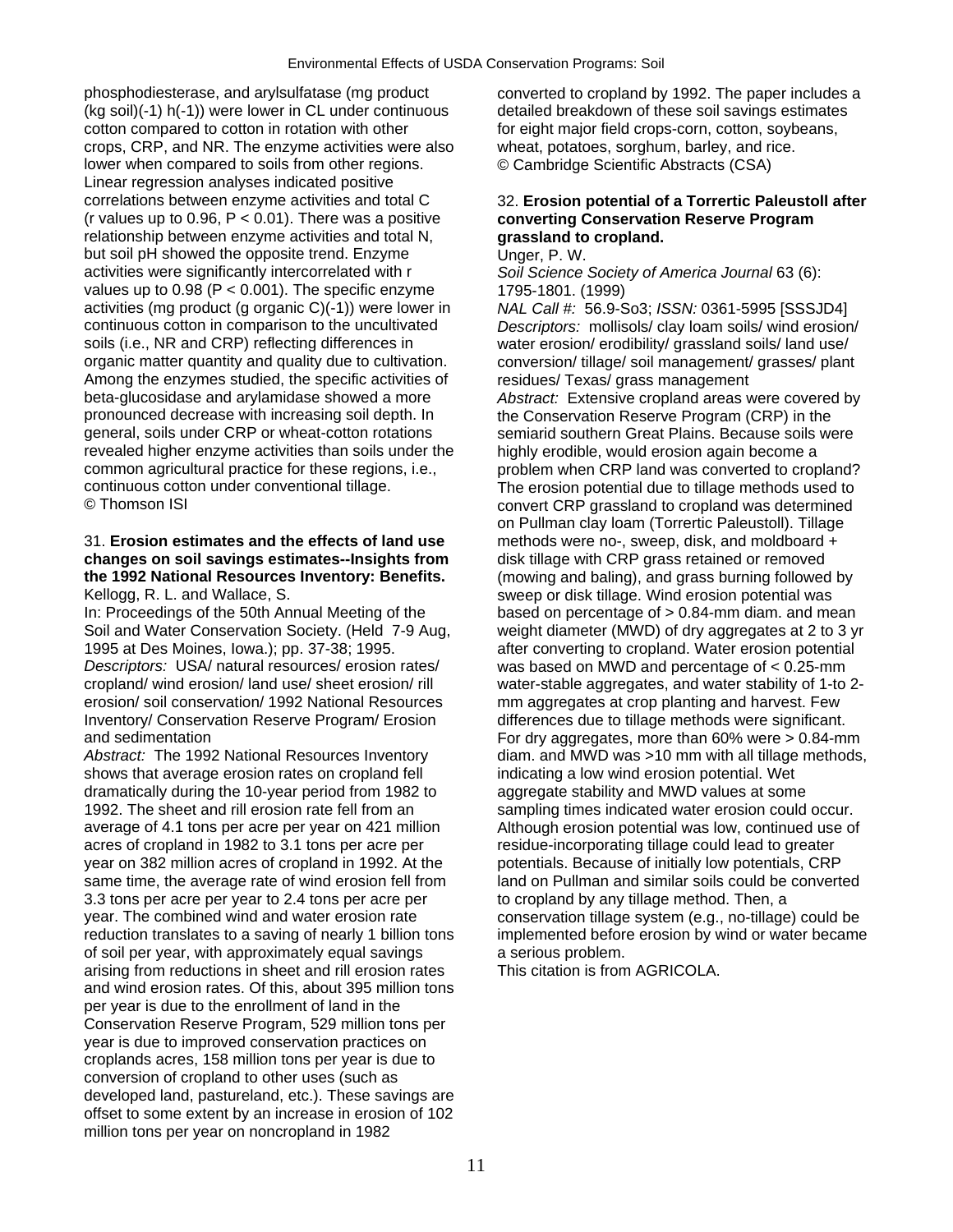## 33. **Establishment of range plants in the northern** watersheds. Our analysis raises questions about how

Fort Collins, Colo.: Rocky Mountain Forest and effective practices. Also, geographic areas with Range Experiment Station, 1988; pp. 29-34. relatively low (high) soil erosion rates received *Notes:* Report Series ISSN: 0277-5786; Proceedings relatively large (small) funding. of a Symposium on "Impacts of the Conservation © Cambridge Scientific Abstracts (CSA) Reserve Program in the Great Plains," held Sept 16- 18, 1987, Denver, Colorado. Includes references. 35. **An ex post evaluation of the conservation**  *NAL Call #:* aSD11.A42 **reserve, federal crop insurance, and other**  conservation/ legislation/ replanting/ northern plains **soil erosion.** 

states of USA/ food security act of 1985/<br>
Conservation Reserve Program<br>
Journal of Agricultural and Resort This citation is from AGRICOLA. 28 (2): 201-216. (2003)

## 34. **Evaluating Agricultural Nonpoint-Source** This citation is provided courtesy of CAB **Pollution Programs in Two Lake Erie Tributaries.** International/CABI Publishing.

Forster, D. L. and Rausch, J. N.

*NAL Call #:* QH540.J6; *ISSN:* 0047-2425 **soil.**  *Descriptors:* Economics/ Agriculture/ Nonpoint Hussain, I.; Olson, K. R.; and Ebelhar, S. A. pollution/ Soil erosion/ Water pollution control/ Water Soil and Tillage Research 52 (1/2): 37-49. (1) conservation/ Government programs/ tributaries/ *NAL Call #:* S590.S48; *ISSN:* 0167-1987 Costs/ Performance assessment/ Governments/ This citation is provided courtesy of CAB Erosion control/ Pollution control/ Agricultural International/CABI Publishing. pollution/ North America, Erie L/ United States, Maumee River/ United States, Ohio, Sandusky River/ 37. **Integrated dryland crop and livestock**  Best Management Practices/ Government Supports/ **and outlook.**  Expenditures/ Economic Evaluation/ Economic Krall, J. M. and Schuman, G. E.<br>Efficiency/ Catchment areas/ Erosion/ Pollution Journal of Production Agriculture (Nonpoint sources)/ United States, Erie L/ United (Apr. 1996-June 1996) States, Ohio, Sandusky River/ United States, Ohio, *NAL Call #:* S539.5.J68; *ISSN:* 0890-8524 Maumee River/ Environmental action/ Prevention and [JPRAEN].<br>control/ Watershed protection/ Water Quality/ Water Motes: Pap Pollution: Monitoring, Control & Remediation/ Water Systems of the Great Plains" held during the ASAquality control **CSSA-SSSA** annual meetings 1994, Seattle.

Abstract: During the past three decades, numerous lincludes references.<br>government programs have encouraged Lake Erie *Descriptors: drv* farr government programs have encouraged Lake Erie *Descriptors:* dry farming/ sustainability/ farming<br>basin farmers to adopt practices that reduce water systems/ integrated systems/ livestock farming/ pollution. The first section of this paper summarizes production/ land use/ censuses/ trends/ these state and federal government agricultural environmental impact/ soil organic matter/ farm<br>
pollution abatement programs in watersheds of two management/ soil fertility/ great plains states of pollution abatement programs in watersheds of two management/ soil fertility/ great plains states of USA<br>12 prominent Lake Erie tributaries, the Maumee River and Abstract: Soil organic carbon levels have declined and Sandusky River. Expenditures are summarized to 60% on many Great Plains soils since initial for each program, total expenditures in each county exactly cultivation. Integrated crop and livestock systems<br>are estimated, and cost effectiveness of program could help reverse this trend, therefore we examine expenditures (i.e., cost per metric ton of soil saved) the extent of use, the factors affecting use, and the are analyzed. Farmers received nearly \$143 million potential for this system. The 1992 U.S. Department as incentive payments to implement agricultural of Commerce data indicate that land in integrated as incentive payments to implement agricultural of Commerce data indicate that land in integrated<br>
nonpoint source pollution abatement programs in the systems is limited to less than 10% of the agricultu nonpoint source pollution abatement programs in the systems is limited to less than 10% of the agricultural<br>Maumee and Sandusky River watersheds from 1987 land. However, expiration of the USDA Conservation Maumee and Sandusky River watersheds from 1987 land. However, expiration of the USDA Conservation<br>to 1997. About 95% of these funds was from federal Reserve Program (CRP) has created interest in to 1997. About 95% of these funds was from federal Reserve Program (CRP) has created interest in<br>sources. On average, these payments totaled about integrated systems. Economists report that after sources. On average, these payments totaled about integrated systems. Economists report that after CRP<br>\$7000 per farm or about \$30 per farm acre contracts expire, perennial forages and livestock \$7000 per farm or about \$30 per farm acre contracts expire, perennial forages and livestock<br>(annualized equivalent of \$2 per acre) within the systems may be the most profitable: however, a

**Great Plains. Great Plains. efficiently these incentive payments were allocated. Reis, R. E.; White, R. S.; and Lorenz, R. J. Clube 20 The majority of Agricultural Conservation Program** The majority of Agricultural Conservation Program In: General Technical Report RM. (ACP) funds appear to have been spent on less cost-

# *Descriptors:* resource conservation/ soil **government programs: Program participation and**

**Journal of Agricultural and Resource Economics** *NAL Call #:* HD1750.W4; *ISSN:* 0162-1912

## *Journal of Environmental Quality* 31 (1): 36. **Impacts of tillage and no-till on production of**  24-31. (2002) **maize and soybean on an eroded Illinois silt loam**

Soil and Tillage Research 52 (1/2): 37-49. (1999)

# production systems on the Great Plains: Extent

Journal of Production Agriculture 9 (2): 187-191.

Notes: Paper presented at the symposium "Cropping"

systems/ integrated systems/ livestock farming/ crop Abstract: Soil organic carbon levels have declined 24 could help reverse this trend, therefore we examined systems may be the most profitable; however, a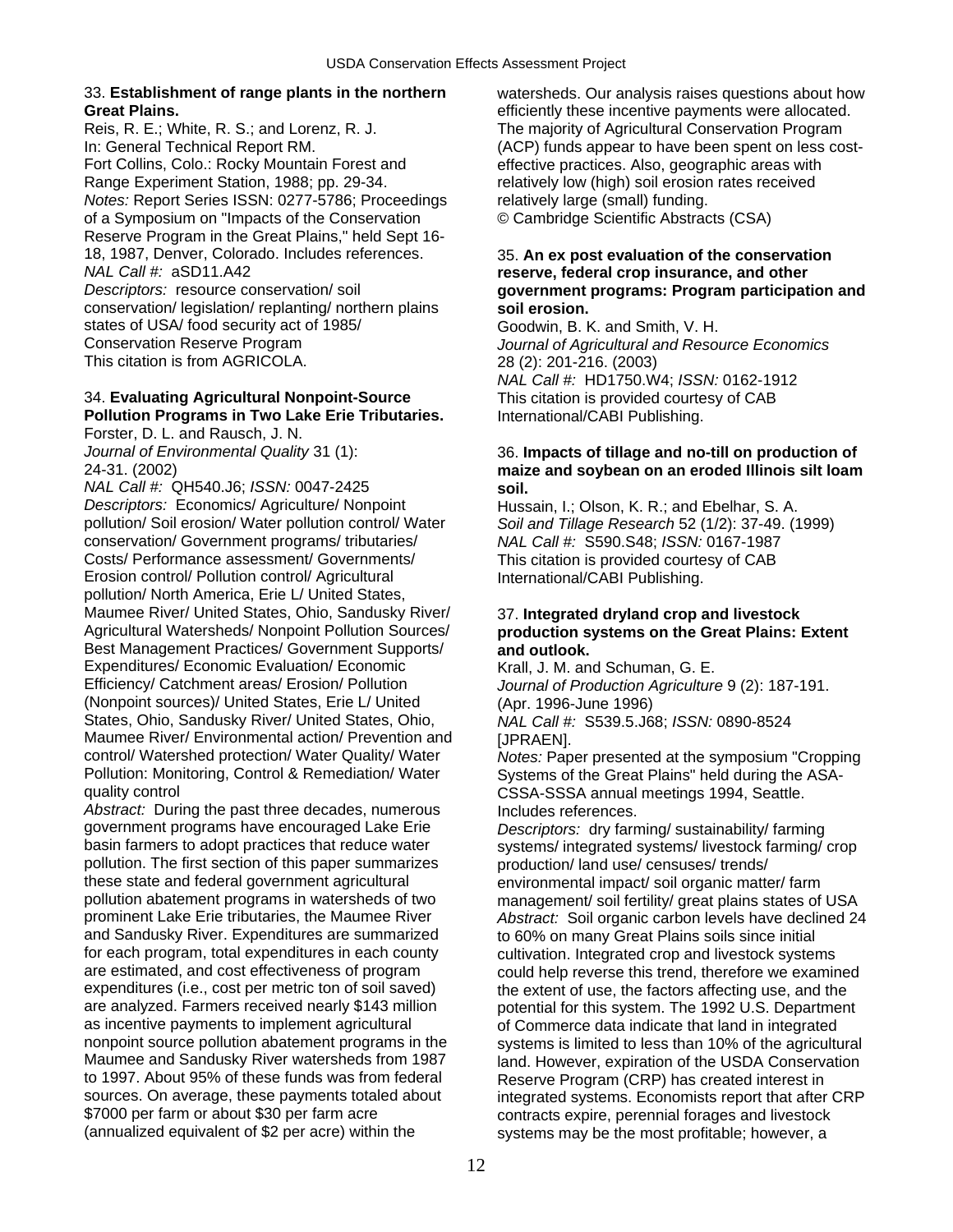survey of growers indicates that 63% of all CRP data. Soil surveys are an important source of data acres will go back to crop production. Recent that can be used to improve farm and ranch planning research in Wyoming shows that returning CRP land and environmental protection. In this study, we to production using wheat (Triticum aestivum L.)- examined the use of a soil survey geographic fallow practices quickly degrades soil quality. A (SSURGO) database within a geographic information doubling of grazing fees would mean an 18% system (GIS) coupled with remote sensing data for reduction in demand for public land, which could land-use management in Finney County, Kansas. mean more options for CRP acreage after contract The objectives were (i) to identify land-use change; expiration. Exemplified successful systems are the (ii) to evaluate the influence of soil, groundwater, and Australia wheat-sheep (Ovis aries L.) system, physiography on land use; and (iii) to assess landperennial legume-wheat rotation in southern Alberta, use potential and present management alternatives. grass community establishment on marginal Land-use/land-cover (LULC) maps for 1987, 1989, Wyoming cropland, and an alternative (organic) and 1992 were derived from Landsat Thematic farming system in South Dakota. Benefits include the Mapper data. These LULC layers were manipulated opportunity for soil quality improvement, economic with layers: organic matter content, thickness, and diversity, and pest control. However, tradition, lack of the strature of the surface soil horizon; land capability managerial experience, and necessary alteration in class; aquifer thickness (AT); and physiography. The farm-ranch infrastructure may slow adoption. The acreage of fallow land decreased and the acreage of Generally, dryland integrated systems are agriclimatic grassland increased from 1987 to 1992 because of zone specific, and represent a potential ecologically an increase in the acreage of land used in the and economically sustainable form of agriculture. Conservation Reserve Program (CRP). Broad Scientists and producers have to identify and develop cropping patterns (irrigated vs. nonirrigated) did not appropriate integrated systems that fit the natural change significantly between 1987 and 1992 and resource base. were related to AT. Some currently cropped areas

Bloodworth H; Sobecki T; and Santen E van. a GIS coupled with remote sensing information in In: Making conservation tillage conventional: Building planning and management for natural resources. a future on 25 years of research -- Proceedings of This citation is from AGRICOLA. 25th Annual Southern Conservation Tillage Conference for Sustainable Agriculture. (Held 24 Jun 40. **Legume, grass, and Conservation Reserve**  2002-26 Jun 2002 at Auburn, AL.); **Program effects on soil organic matter recovery.**  pp. 219-221; 2002. Robles, M. D. and Burke, I. C. This citation is provided courtesy of CAB *Ecological Applications* 7 (2): 345-357. (1997) International/CABI Publishing. *NAL Call #:* QH540.E23; *ISSN:* 1051-0761

## 39. **Land-use management using a soil survey** grasses/ soil conservation/ organic matter/ **geographic database for Finney County, Kansas.** Reclamation

*NAL Call #:* 56.9-So3; *ISSN:* 0361-5995 [SSSJD4] and nutrient supply have not been widely *Descriptors:* land use / geographical information investigated. In several fields on a farm in land use planning/ aquifers/ thickness/ land banks/ Conservation Reserve Program (CRP, a federal remote sensing/ satellite imagery/ fallow/ grasslands/ program that pays landowners to convert cultivated physiographic features/ soil organic matter/ soil land into revegetated grasslands), we compared C texture/ surface layers / ground cover/ agricultural and N in several SOM pools (coarse particulate bicolor/ zea mays/ medicago sativa/ horizons/ fine POM [53-500 mu m], and total SOM), and we irrigated farming/ maps/ Kansas/ Conservation compared potential C and N mineralization in active Reserve Program/ land cover/ land use pools responsible for nutrient supply. The two CRP land cover maps the study, were an treatments, planted 6 yr prior to this study, were an

*Abstract:* The determination of best management approximately 80% legume:20% grass mixture (HL practices for land resources is often complicated by CRP) and a 20% legume:80% grass mixture (LL

This citation is from AGRICOLA. had high erosion potential, whereas some grasslands had relatively low erosion hazards. These grasslands 38. **Land use biodiversity index as a soil quality** could be used as alternatives for cropping. The study **indicator. indicator indicator indicator demonstrates the potential of using SSURGO within** 

*Descriptors:* United States, Wyoming/ legumes/

Wu, J.; Ransom, M. D.; Kluitenberg, G. J.; *Abstract:* Active pools of soil organic matter (SOM) Nellis, M. D.; and Seyler, H. L. can recover to native levels on formerly cultivated *Soil Science Society of America Journal* 65 (1): fields that are abandoned for approximately 50 yr, but 169-177. (2001) the short-term (<10 yr) recovery dynamics of SOM systems/ databases/ soil surveys/ land management/ southeastern Wyoming that had been involved in the land/ crop production/ triticum aestivum/ sorghum organic matter [POM, between 500 mu m and 2 mm], the lack of a means for evaluation and lack of quality CRP). To quantify SOM accumulations directly due to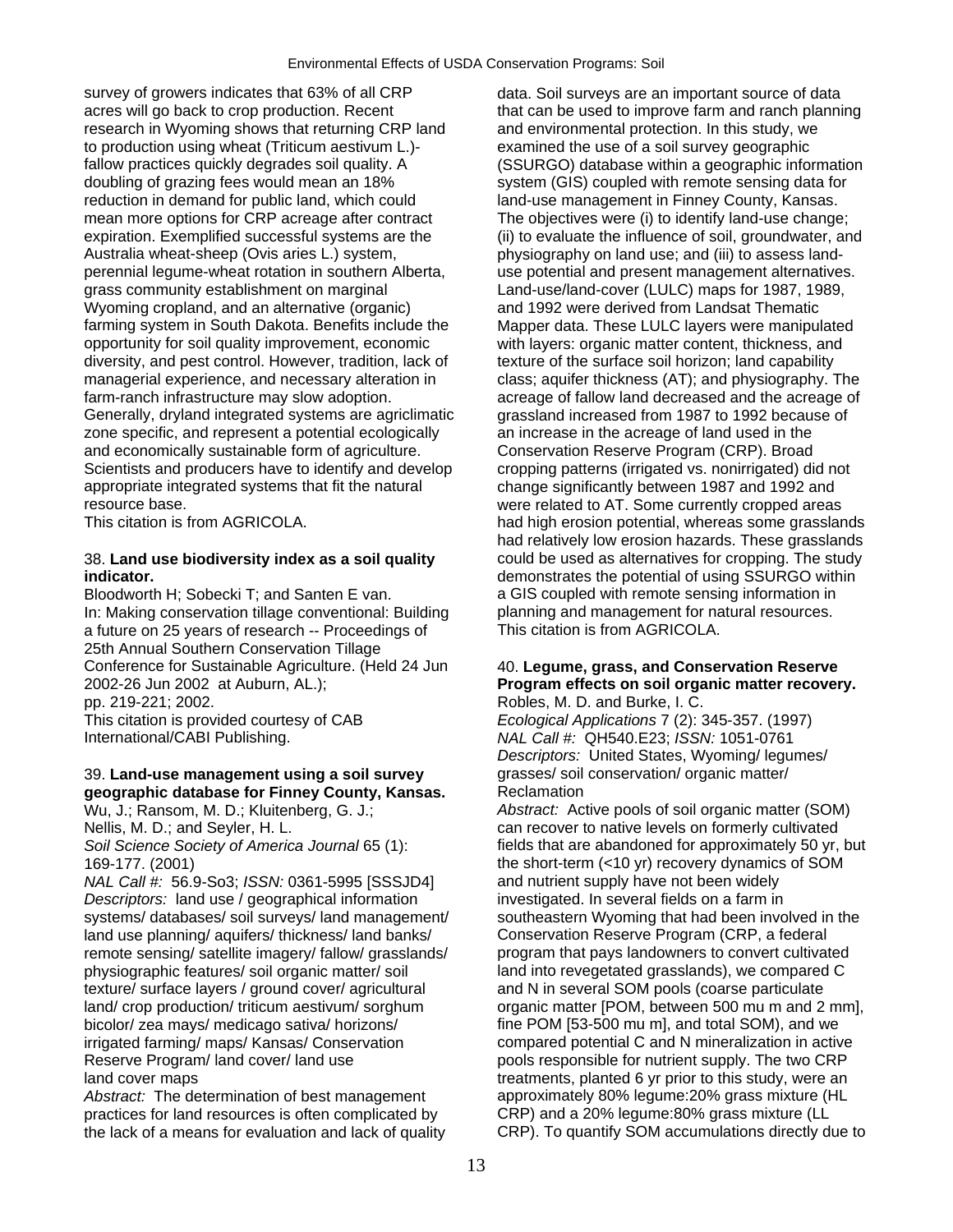increased plant inputs within CRP fields, we also lands in grass for hay or livestock production, or compared SOM pools under legumes and grasses establishing some type of wildlife or recreation relative to plant interspaces, where we expected plant practices. However, recent surveys show that many inputs to be minimal. The net impacts of increased acres will be cropped if CRP contracts are not plant inputs and the cessation of tillage generally renewed. As global concern about soil degradation increased pools of mineralizable and coarse-POM C increases, landowners will be directed toward and N by factors of two to four relative to wheat-fallow maintaining the environmental benefits of CRP, fields (alternate years in winter wheat and in fallow), even on land returning to crop production. but had negligible effects on total SOM. Recovery of © Cambridge Scientific Abstracts (CSA) microsite (approximately 10-cm scale) soil heterogeneity, an important structural attribute of 42. **Microbial diversity along a transect of**  native arid and semiarid ecosystems, was **agronomics zones.**  labile tissue than grasses. Soils under legumes Papiernik, S. K.; Yang, C. H.; and Crowley, D. E. contained larger pools of coarse-POM C and N and *FEMS Microbiology Ecology* 39 (3): 183-191. exhibited higher net N mineralization rates than soil (Mar. 2002)<br>under grasses or in plant interspaces. Grasses grown NAL Call #: QR100.F45; ISSN: 0168-6496 under grasses or in plant interspaces. Grasses grown in HL CRP soils, which had the highest rates of [FMECEZ] potential net N mineralization, produced more labile *Descriptors:* soil management/ soil flora/ soil tissue than the same grasses grown in the more bacteria/ community ecology/ precipitation/<br>
nutrient-depleted LL CRP fields, suggesting that Washington/ ammonia oxidizing bacteria/ so plant/soil feedbacks were important. Therefore, *Abstract:* The diversity of microbial communities recovery of labile soil and plant N was enhanced<br>when the proportion of legumes was high, and this management practices. To characterize the e when the proportion of legumes was high, and this management practices. To characterize the effects of may lead to improved grain or animal N nutrition if different management practices, molecular indicators these CRP fields are subsequently cropped or such as phospholipid fatty acid (PLFA), denaturing

*NAL Call #:* 56.8 J822; *ISSN:* 0022-4561 no-till (NT) soil than in the conventional-till (CT) soil. *Descriptors:* soil conservation/ agriculture/ erosion Similarities among the different 16S rDNA DGGE control/ government supports/ cropland/ soil band profiles were analyzed quantitatively using management/ crop production/ government programs correspondence analysis and this confirmed that the / crops/ Watershed protection/ Environmental action CT soil was the most dissimilar soil. DGGE analysis Abstract: The Conservation Reserve Program (CRP) of 16S rDNA ammonia-oxidizing bacteria from the was initiated in 1985 under the Food Security Act with four soils revealed two identical bands, indicating little the intention of converting up to 18 million hectares effect of agronomic practices and precipitation on (45 million acres) of highly erodible land (HEL) to these species. A second set of primers, specific for permanent cover. Twelve sign-up periods has amoA (ammonia monooxygenase) genes, was used resulted in 377,000 contracts nationally. Eight percent to examine ammonia oxidizers in the samples. Six of the cropland in the U.S. is enrolled in CRP. By banding patterns (clusters) from amplified rDNA 1993, 14.8 million hectares (36.5 million acres) of restriction analysis of 16S rDNA fragments were highly erodible or environmentally sensitive land were observed after restriction analysis with Hinfl. enrolled in CRP. The first contracts will begin to Sequencing of these clones revealed the presence of expire in 1995. By 1997, 8.9 million hectares (22 only Nitrosospira-like sequences. Analysis of the million acres) will be released from their CRP sequences showed that ammonia oxidizers from the contracts. Fifty-five percent of CRP acres (8.1 million NT soil were more diverse compared to those from hectares or 20 million acres) are located in the 10 the CT and Conservation Reserve Program soils. Our Great Plains States. Average erosion reduction is data showed that management and agronomic estimated to be 42.6 Mg ha super(-1)/yr (19 t/ac) for practices had more impact on bacterial community land enrolled in CRP. As the year 1995 nears and structure than annual precipitation. CRP lands become eligible for release, landowners This citation is from AGRICOLA. will be faced with many options, including leaving the

lbekwe, A. M.; Kennedy, A. C.; Frohne, P. S.;

Washington/ ammonia oxidizing bacteria/ soil quality different management practices, molecular indicators grazed.<br>
gradient gel electrophoresis (DGGE) and composition<br>  $\bullet$  Cambridge Scientific Abstracts (CSA) of ammonia-oxidizing bacteria were used to analyze of ammonia-oxidizing bacteria were used to analyze bacterial community structure and diversity from four 41. **Management considerations for returning** eastern Washington State soils. Samples from four **CRP lands to crop production. Sites were collected representing a transect of high-**Lindstrom, M. J.; Schumacher, T. E.; and precipitation to low-precipitation areas that covered Blecha, M. L. different agronomic zones with different management *Journal of Soil and Water Conservation* 49 (5): and cropping practices. Biomass amounts estimated 420-425. (1994) from extractable PLFA were significantly higher in the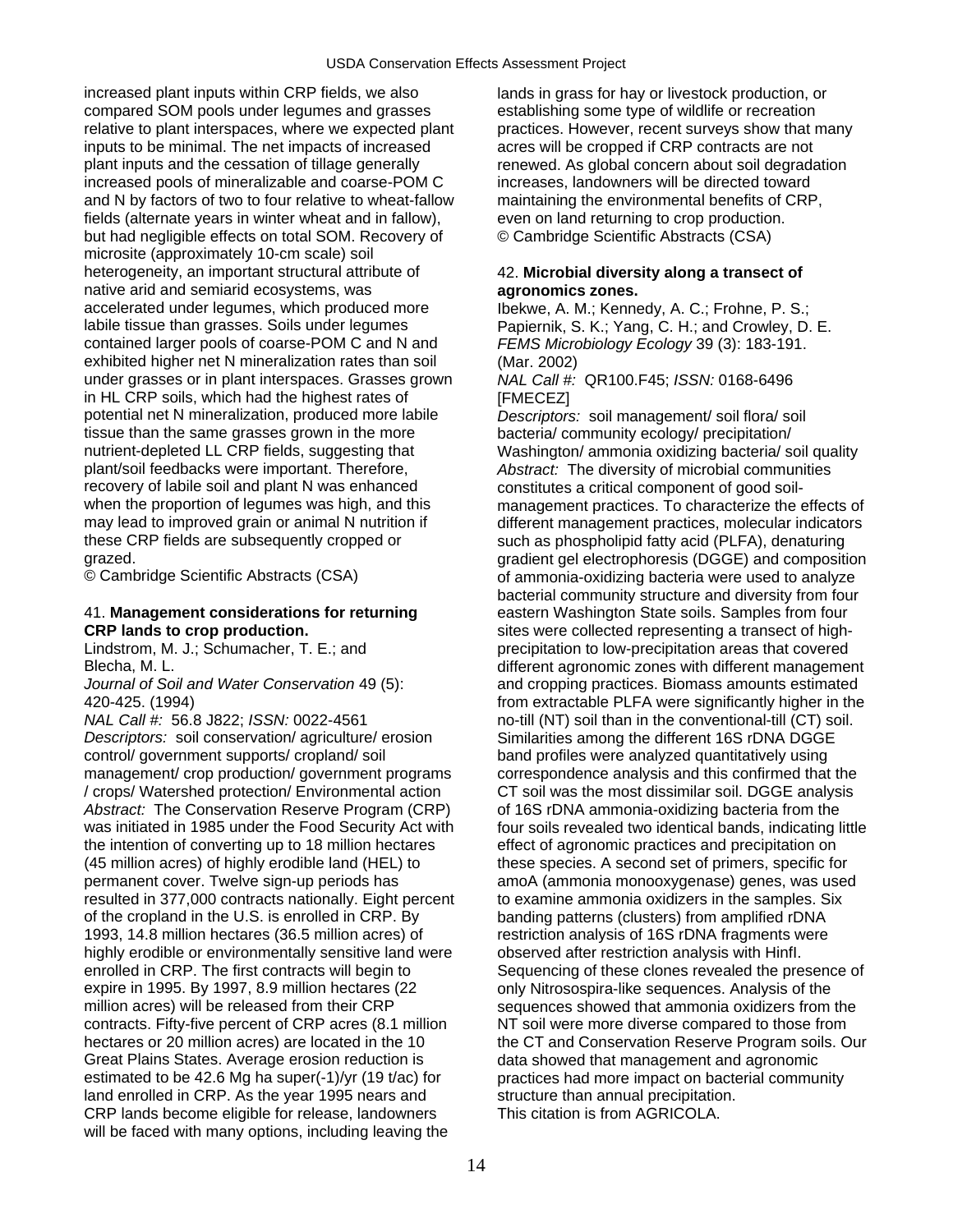### 43. **A note on the use of conservation practices in** and no-till (NT) wheat (Triticum aestivum L.)] on soil **U.S. agriculture.** C and N were determined in two CRP fields in

*Environmental Monitoring and Assessment* 72 (2): (PMC) and N (PMN) were determined in cores

*NAL Call #:* TD194-.E5; *ISSN:* 0167-6369 [EMASDH] in 1994 and in 1997. Compared with soils of the *Descriptors:* agriculture/ conservation tillage/ same series from adjoining cultivated fields, Old conservation/ agricultural production/ productivity/ World bluestem (OWB) cover increased soil PMC, carbon/ soil organic matter/ federal programs/ primarily in the 0- to 0.1-m depth of Dalhart (Aridic economic sectors/ mathematical models/ United Haplustalfs) and La Casa-Aspermont (Typic States/ carbon sequestration/ Conservation Reserve Paleustolls) soils before 1994. Negative PMN<br>Program/ conservation buffer strips/ dynamic required a high level of fertility management to computable general equilibrium models improve stand productivity. Shift from OWB to wheat<br>This citation is from AGRICOLA. increased soil PMC and PMN in the short-term. No-til

## **Their implications for soil conservation policy.** The treatments in the 0- to 0.3-m depth of Dalhart soil.

Taylor, D. B. d(-1) or 73% higher than that of the La Casa-

*Resources, Conservation and Recycling* 5 (1): 1-19. Aspermont under OWB. The trend of higher (1991); *ISSN:* 0921-3449 mineralizable C and N suggested that post-CRP

*Descriptors:* erosion/ conservation/ federal policies/ conservation practices, in particular NT, contributed environmental management/ soils/ Land pollution/ to HEL restoration by also controlling the upward Landslides and erosion/ Environment movement and loss of CO3-C, maintaining these Abstract: Using dynamic optimization modeling, lands as C sinks in semiarid regions. impacts of the Conservation Reserve Program (CRP) This citation is from AGRICOLA. and the Conservation Compliance Provision (CC) contained in the Conservation Title of the 1985 US 46. **Properties and productivity of recently tilled**  Food Security Act was evaluated for a representative **grass sod and 70-year cultivated soil.**  farm in South-Central Virginia. Results provide Zobeck, T. M.; Rolong, N. A.; Fryrear, D. W.; insights on the optimal course of action with respect Bilbro, J. D.; and Allen, B. L. to what, how, and when to produce agricultural *Journal of Soil and Water Conservation* 50 (2): commodities, such that maximization of net present 210-215. (1995)<br>value of returns is achieved when considering the NAL Call #: 56.8 J822; ISSN: 0022-4561 value of returns is achieved when considering the alternatives of enrolling in CRP, meeting CC *Descriptors:* cultivated lands/ soil erosion/ requirements, or neither. example the productivity/ grasslands/ trees/ soil physical

## 45. **Post-contract land use effects on soil carbon** *Abstract:* The 1985 Food Security Act established **and nitrogen in conservation reserve grasslands.** the Conservation Reserve Program (CRP) whereby

*Descriptors:* bothriochloa ischaemum/ triticum been in grass sod for about 30 years was converted aestivum/ land use/ soil fertility/ nitrogen/ soil organic to cotton and sorghum production in 1985. Yields matter/ grasslands/ nature reserves/ nature were measured from 1985 through 1991 on that land conservation/ erosion/ cultivation/ semiarid zones/ and land that was continuously cultivated for 70 tillage/ conservation tillage/ no-tillage/ mineralization/ years. Selected soil properties were also measured land banks/ Oklahoma after the study. Silt content, organic matter, and wet

Abstract: Carbon and N changes in highly erodible soil stability were higher in the surface soil of the croplands (HELs) under the Conservation Reserve grass sod than in the cultivated fields. Clod density Program (CRP) and the effects of reverting to was lower in the grass sod than in the cultivated cultivation in semiarid regions are not well fields. Sorghum biomass was higher in the recently<br>understood. The effects of four transitional production converted field but yield differences between the understood. The effects of four transitional production systems [Old World bluestem (Bothriochloa converted and continuously cultivated field were not ischaemum L.)-unfertilized (OWBUF), Old World observed after fertilization. Cotton lint yields did not bluestem-fertilized (OWBF), conservation-tillage (CT), increase on the recently converted grassland. These

Boyd, R. and Uri, N. D. western Oklahoma. Soil potentially mineralizable C 141-178. (Nov. 2001) collected before and after the reinitiation of cultivation required a high level of fertility management to increased soil PMC and PMN in the short-term. No-till and CT treatments had PMC averaging 8.9 and 9.6 g 44. **On-site and off-site impacts of soil erosion:** m(-3) d(-1) or 23 to 32% higher than those from OWB Segarra, E.; Ervin, R. T.; Dicks, M. R.; and Soil PMC of the CT treatment averaged 7.2 g m(-3)

© Cambridge Scientific Abstracts (CSA) properties/ cropland/ erosion control/ Conservation Reserve Program/ Watershed protection Dao, T. H.; Stiegler, J. H.; Banks, J. C.; https://www.bighly erodible land was placed into sod or trees for Boerngen, L. B.; and Adams, B. 10 years. Detailed information on the effects of grass *Agronomy Journal* 94 (1): 146-152. sod on soil properties and productivity is needed in (Jan. 2002-Feb. 2002) order to fully understand the impact of returning the *NAL Call #:* 4-AM34P; *ISSN:* 0002-1962 [AGJOAT] retired land to production. In this study, land that had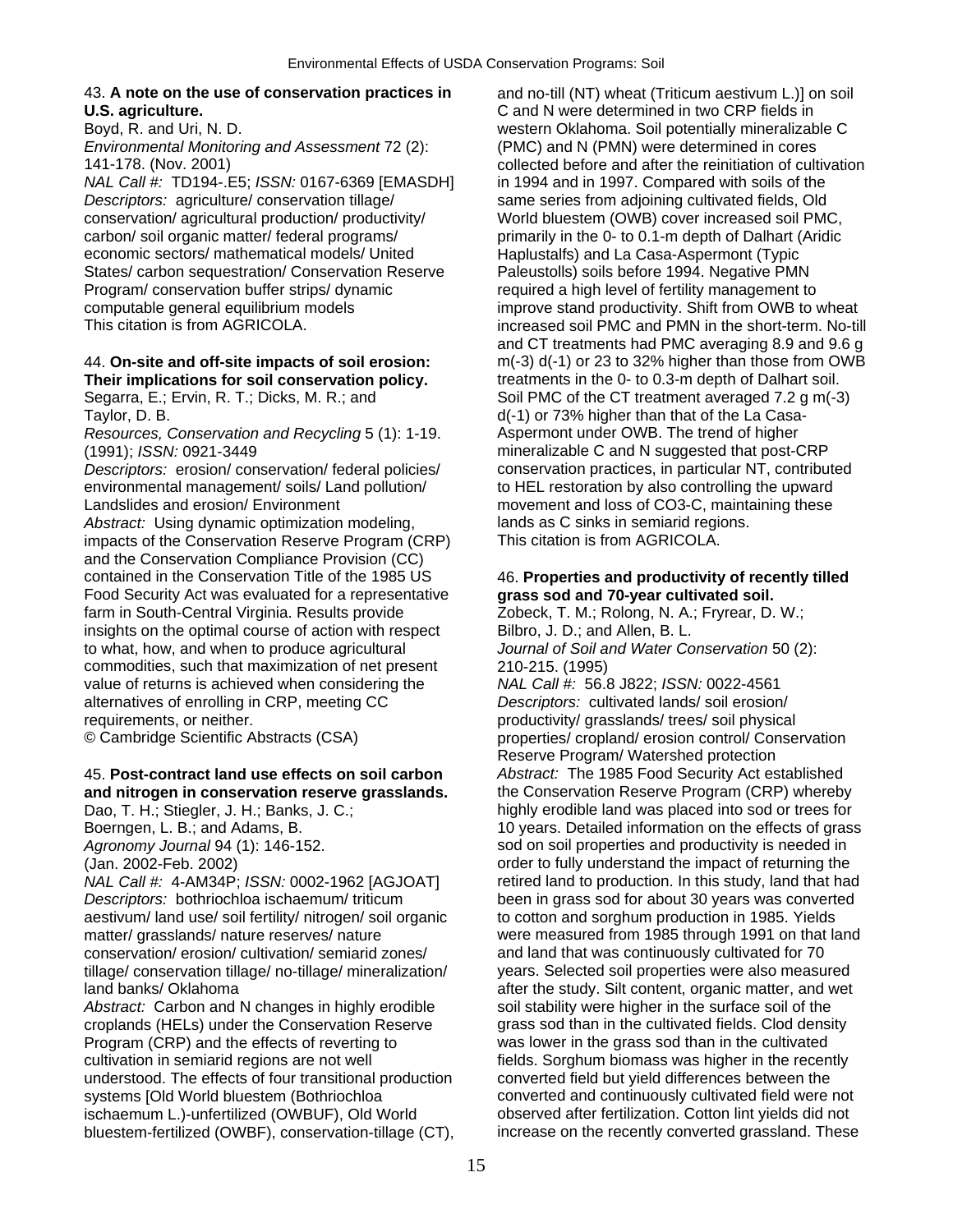results suggest economists must consider the crop (Angiospermae)/ wheat (Gramineae)/ Monocots/ grown when estimating yields of crops grown on land Plants/ Spermatophytes/ Vascular Plants how they respond to management after conversion. was initiated to reduce water and wind erosion on

Amelung, W.; Kimble, J. M.; Samson Liebig, S.; quantify changes in soil C and N of marginal

*NAL Call #: 56.9-So3; <i>ISSN: 0361-5995* [SSSJD4] *Descriptors:* land banks/ arable soils/ grassland soils/ for 60+ years and on adjacent native rangeland. In agricultural land/ soil flora/ biomass/ nitrogen content/ 1993, 6 years after the study was initiated, the carbon/ amino sugars/ chemical composition/ carbon surface soil was sampled in 2.5 cm depth increments, nitrogen ratio/ soil organic matter/ soil conservation/ while the subsurface soil was composited as one great plains states of USA/ western states of USA/ depth increment. All soil samples were analyzed for Minnesota total organic C and N, and potential net mineralized C

Abstract: To elucidate the role of microorganisms for and N. After 60+ years of cultivation, surface soils at grassland (sites of the Conservation Reserve organic C and N than in the A horizons of adjacent Program; CRP), we determined amino sugars as native range. Six years after plowing and converting (0-5 cm) obtained from each of 10 adjacent native grassland, CRP, and cropland sites across the U.S. N in the surface soil had decreased and NO3-N at all Great Plains. The CRP sites were 6 to 10 yr and the depths had increased to levels found after 60+ years cropland sites were >80 yr old. Compared with native of cultivation. We estimate that mixing of the surface 50% and the cropland sites between 32 and 94% of of the decrease in surface soil C and N in long-term their surface soil organic matter (SOM). The C/N ratio cultivated fields; in the short-term cultivated fields, use systems, indicating that C and N losses occurred the decrease in C, and 30-60% of the decrease in N. at similar intensity. The mean amino sugar These results emphasize the need to evaluate C and concentrations decreased in the order native N in the entire soil solum, rather than in just the grassland (70 g kg(-1) C; 750 g kg(-1) N) > CRP (53 surface soil, if actual losses of C and N due to g kg(-1) C; cropland (47 g kg(-1) C; cultivation are to be distinguished from vertical g kg(-1) C; 570 g kg(-1) N) > cropland (47 g kg(-1) C; that they responded faster to management than other C or N containing compounds. The response of the response to levels equal to or greater than those observed in individual amino sugars related to soil compaction the A horizon of the native range. On the clay loam and the temperature regime. We suggest that the soil, however, significant increases in total organic C resequestration of C and N into the residues of were observed only in the surface 2.5 cm of Nbacteria and fungi requires several years, but as it fertilized grass plots, while total organic N had not depends on land use it could be manipulated using, significantly increased from levels observed in the depends on land use it could be manipulated using, for example, soil decompacting techniques to long-term cultivated fields. improve CRP efficiency. © Thomson

This citation is from AGRICOLA.

### 48. **Soil C and N changes on Conservation Reserve Program sites. Reserve Program lands in the central Great Great Gilley, J. E. and Doran, J. W. Plains.** *Transactions of the ASAE* 41 (1): 97-103.

Reeder, J D; Schuman, G E; and Bowman, R A (Jan. 1998-Feb. 1998) *Soil and Tillage Research* 47 (3-4): 339-349. (1998) *NAL Call #:* 290.9-Am32T; *ISSN:* 0001-2351 *NAL Call #: \$590.S48; <i>ISSN:* 0167-1987 *Descriptors:* carbon/ soil storage/ nitrogen/ soil *Descriptors:* erodibility/ water erosion/ estimation/

previously in the CRP. Crops may differ in yield and *Abstract:* The Conservation Reserve Program (CRP) © Cambridge Scientific Abstracts (CSA) marginal, highly erodible croplands by removing them from production and planting permanent, soil-47. **Restoration of microbial residues in soils of** conserving vegetation such as grass. We conducted **the Conservation Reserve Program.** a field study at two sites in Wyoming, USA, in order to and Follett, R. F. croplands seeded to grass, and of native rangeland *Soil Science Society of America Journal* 65 (6): plowed and cropped to wheat-fallow. Field plots were 1704-1709. (2001)<br>
MAL Call #: 56.9-So3: ISSN: 0361-5995 ISSSJD41 on wheat-fallow cropland that had been in production C and N sequestration in arable soils converted to both study sites were 18-26% lower (by mass) in total indicators for microbial residues in surface samples and interventianal to cropland (three wheat-fallow<br>(0-5 cm) obtained from each of 10 adiacent native cycles), both total and potential net mineralized C and grasslands, the CRP sites had lost between 17 and and subsurface soil with tillage accounted for 40-60% was not significantly different among the three land- mixing with tillage may have accounted for 60-75% of 450 g kg(-1) N). This decrease in the element- redistribution. Five years after reestablishing grass on normalized concentrations of amino sugars indicated the sandy loam soil, both total and potential net<br>that they responded faster to management than other mineralized C and N in the surface soil had increased

## 49. **Soil erosion potential of former Conservation**

change/ Conservation Reserve Program lands/ crop simulation models/ computer simulation/ conservation management/ fallow/ soil technology/ crop areas/ soil conservation/ federal programs/ land use/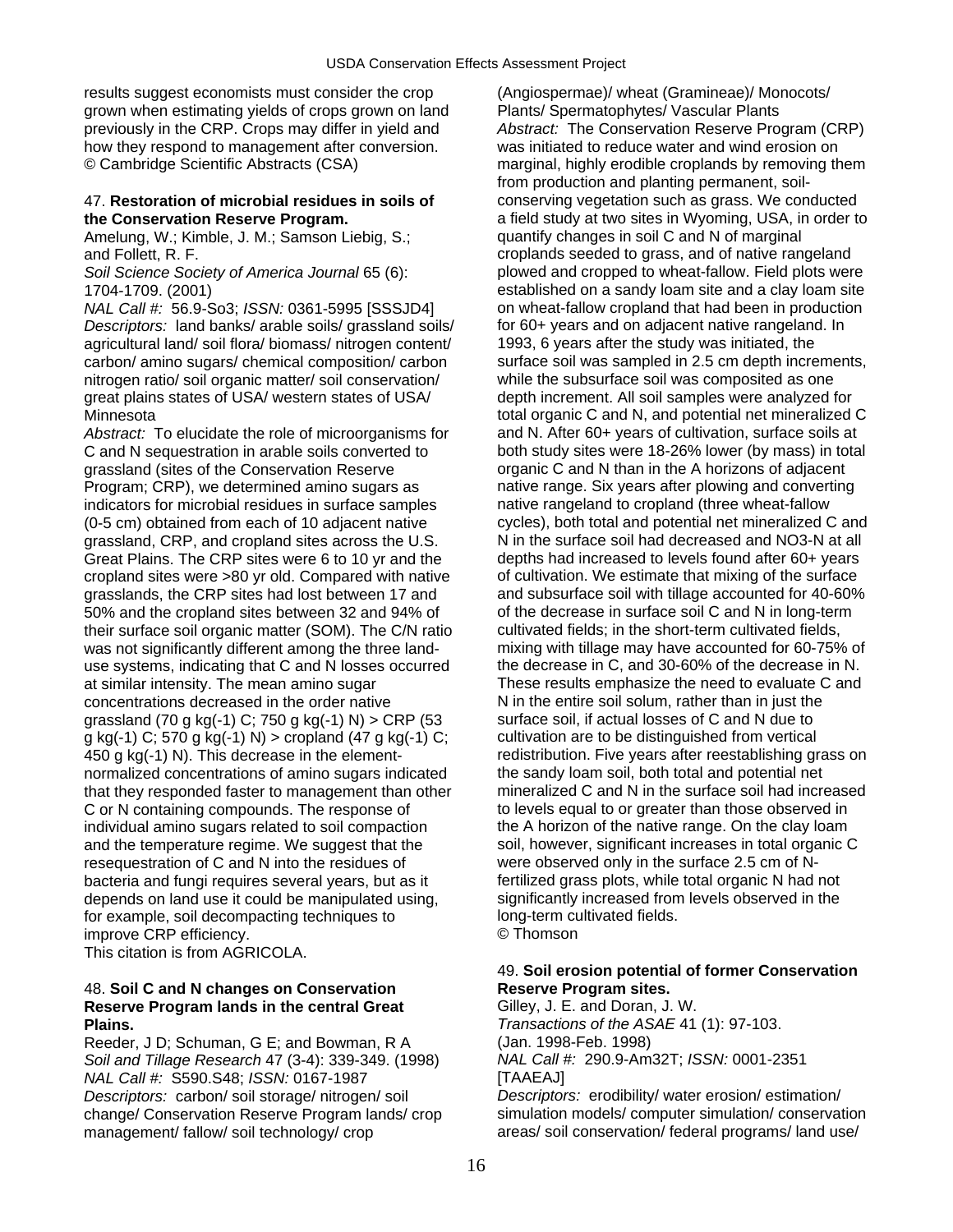universal soil loss equation/ Mississippi/ Nebraska/ densities than their grassland and cropland South Dakota/ water erosion prediction project counterparts. The shape of the soil water retention (WEPP)/ revised universal soil loss equation curve for grassland and CRP land were similar, (RUSLE) suggesting that converted croplands had fully

Abstract: Conservation Reserve Program (CRP) reconsolidated. Mean near-saturated hydraulic areas that are returned to crop production will initially conductivities of cropland at h = -5 mm were not be much less erodible than fields which were farmed significantly different from grassland. However, at using conventional practices. In this study, a rainfall 150 mm supply pressure head, cropped soils had a simulator was used to measure runoff and erosion mean unsaturated conductivity 2.3 and 4.1 times from former CRP areas in Mississippi, Nebraska and greater than CRP land and grassland, respectively.<br>South Dakota over approximately a two year period. Sites in CRP had the lowest (P < 0.05) near-South Dakota over approximately a two year period. Soil loss rates measured immediately following tillage saturated hydraulic conductivities (h = -5 mm), which on each of the three sites were similar to values suggest that after 10 years, grasses had not fully obtained on the undisturbed CRP treatments. ameliorated changes in pore structure caused by However, when left in a fallow condition, the erosion- tillage. Comparison of unsaturated conductivities for reducing effectiveness of the sod appeared to have grassland and CRP land suggest that long-term lasted less than one year. The rapid increase in soil structural development on native grasslands was reduction in surface cover and organic material. The 300 mum. Land use practices had a greater effect on WEPP and RUSLE models are currently used water movement than did soil series, indicating that extensively in conservation planning and the modifying effects of tillage, reconsolidation, and assessment. The experimental data collected in this pore structure evolution on hydraulic properties are study were used to derive selected parameter values important processes governing water movement in for use in these models. these fine-textured soils. (C) 2003 Elsevier Science

This citation is from AGRICOLA. B.V. All rights reserved.

# 50. **Soil hydraulic properties of cropland**

Schwartz, R. C.; Evett, S. R.; and Unger, P. W. **Reserve Program.**  *Geoderma* 116 (1-2): 47-60. (2003) **Burke, I. C.; Lauenroth, W. K.; and Coffin, D. P.** *NAL Call #:* S590.G4; *ISSN:* 0016-7061. *Ecological Applications* 5 (3): 793-801. (1995) *Notes:* Number of References: 32 *NAL Call #:* QH540.E23; *ISSN:* 1051-0761 properties/ porosity/ hydraulic conductivity/ soil cultivation/ regeneration/ United States, Colorado/ management/ tillage/ infiltrometers/ unsaturated soils/ Conservation/ Reclamation tillage/ infiltration/ conductivity/ infiltrometers/ *Abstract:* Although the effects of cultivation on soil model/ disc organic matter and nutrient supply capacity are well

*Abstract:* Conversion of cropland to perennial understood, relatively little work has been done on grasses will, over time, produce changes in soil the long-term recovery of soils from cultivation. We hydraulic properties. The objective of this study was sampled soils from 12 locations within the Pawnee to characterize and compare hydraulic properties of National Grasslands of northeastern Colorado, each fine-textured soils on adjacent native grassland, having native fields and fields that were historically recently tilled cropland, and reestablished grassland cultivated but abandoned 50 yr ago. We also<br>in the Conservation Reserve Program (CRP) at three sampled fields that had been cultivated for at locations in the Southern Great Plains. A tension vr at 5 of these locations. Our results demonstrated infiltrometer was used to measure unconfined, that soil organic matter, silt content, microbial unsaturated infiltration over a range of supply biomass, potentially mineralizable N, and potentially pressure heads (nominally, h = -150, -100, -50, and - respirable C were significantly lower on cultivated 5 mm H2O) at the soil surface. Intact soil cores were fields than on native fields. Both cultivated and sampled within the Ap and Bt horizons to determine abandoned fields also had significantly lower soil bulk density and water desorption curves, theta(h), at organic matter and silt contents than native fields. potentials ranging from -0.15 to -100 kPa. Abandoned fields, however, were not significantly Unsaturated hydraulic conductivity K(h) over the different from native fields with respect to microbial range in supply pressure heads was estimated using biomass, potentially mineralizable N, or respirable C. Wooding's equation for steady-state flow from a disc In addition, we found that the characteristic smallsource. The van Genuchten water retention model scale heterogeneity of the shortgrass steppe was fitted to theta(h) data to estimate parameter associated with individuals of the dominant plant, values. Soils in CRP had greater surface bulk Bouteloua gracilis, had recovered on abandoned

erodibility following tillage was attributed to a principally confined to effective pore radii greater than important processes governing water movement in © Thomson ISI

## **compared with reestablished and native** 51. **Soil organic matter recovery in semiarid grassland. grasslands: Implications for the Conservation**

*Descriptors:* grasslands/ soil/ organic matter/

sampled fields that had been cultivated for at least 50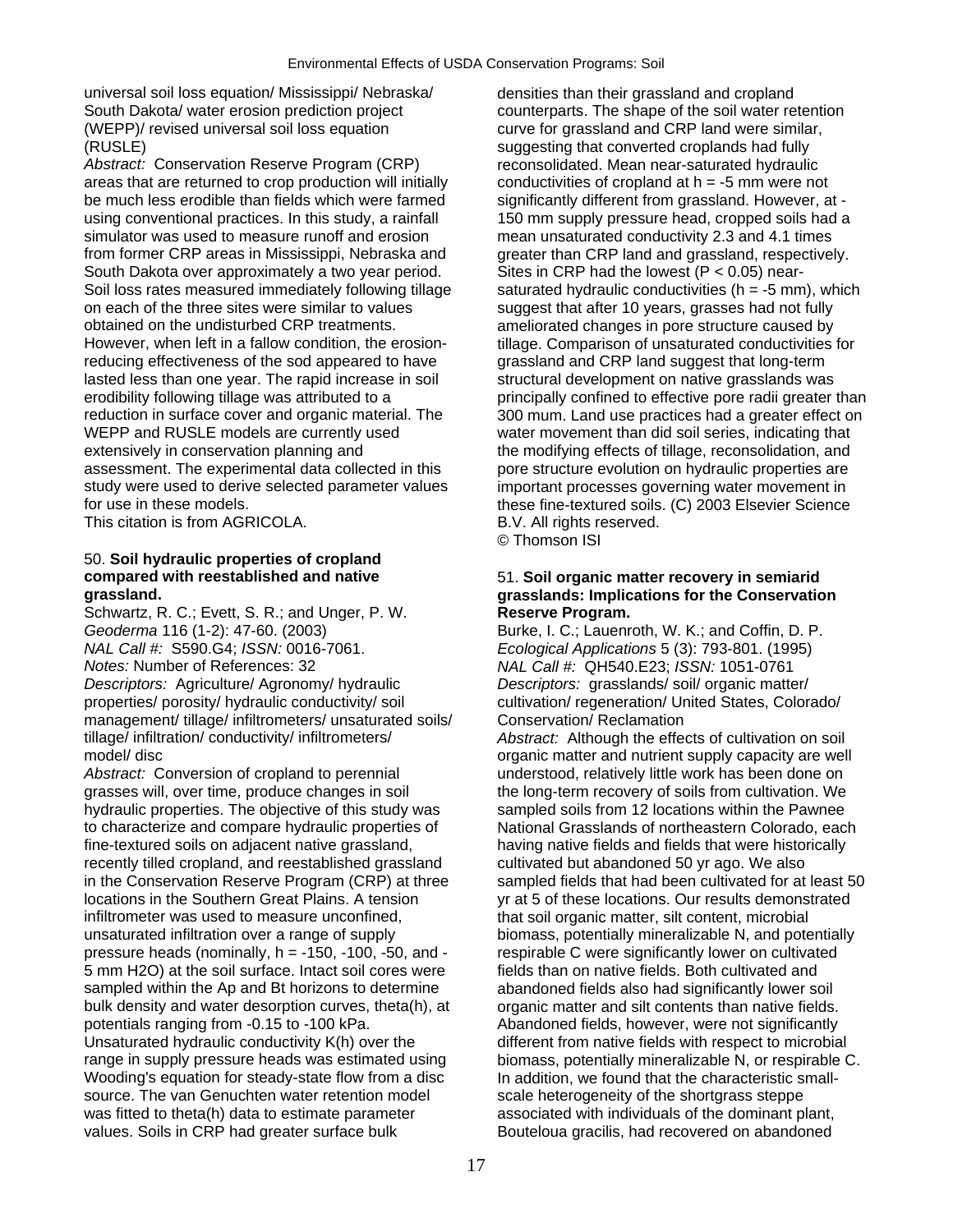fields. Soil beneath plant canopies had an average of 53. **Soil property changes during conversion from**  200 g/m super(2) more C than between-plant **perennial vegetation to annual cropping.**  locations. We suggest that 50 yr is an adequate time Wienhold, B. J. and Tanaka, D. L. for recovery of active soil organic matter and nutrient *Soil Science Society of America Journal* 65 (6): availability, but recovery of total soil organic matter 1795-1803. (2001) pools is a much slower process. Plant population *NAL Call #:* 56.9-So3; *ISSN:* 0361-5995 [SSSJD4] dynamics may play an important role in the recovery *Descriptors:* crop production/ hay/ medicago sativa/ of shortgrass steppe ecosystems from disturbance, agropyron/ triticum aestivum/ pisum sativum/ such that establishment of perennial grasses rotations/ tillage/ no-tillage/ perennials/ bulk density/ determines the rate of organic matter recovery. soil water/ soil organic matter/ soil chemistry/ soil © Cambridge Scientific Abstracts (CSA) fertility/ biomass/ carbon/ mineralization/ North

### 52. **Soil organic matter recovery on Conservation** Conservation Reserve Program **Reserve Program fields in southwestern** *Abstract:* Management practices for conversion of **Wyoming. Wyoming. land supporting perennial vegetation to crop**

*Soil Science Society of America Journal* 62 (3): hayed), cropping (annual crop with no-tillage,

*NAL Call #:* 56.9-So3; *ISSN:* 0361-5995 [SSSJD4] perennial crop), and N fertilization (0 or 67 kg ha(-1)) *Descriptors:* land management/ land use/ land on soil properties were measured in 1995 and 1997 diversion/ semiarid soils/ grassland soils/ wheat soils/ at a Conservation Reserve Program (CRP) site in soil organic matter/ carbon/ nitrogen/ mineralization/ North Dakota having an Amor loam (Fine-loamy, soil fertility/ Wyoming/ soil carbon pools/ mixed, superactive, frigid, Typic Haplustoll) soil in a mineralizable carbon/ mineralizable nitrogen/ spring wheat (Triticum aestivum L.), winter wheat,

*Abstract: Soil C and N changes following cessation* of cultivation in semiarid soils is not well understood. management practices used. Haying and tillage We hypothesized that returning cultivated fields in practices influenced soil chemical properties. Organic southeastern Wyoming to perennial grasses through C and total N content declined (1.2 Mg ha(-1) for C the Conservation Reserve Program (CRP) would (i) and 0.1 Mg ha(-1) for N) from 1995 to 1997. In hayed<br>
increase labile pools of soil organic matter (SOM). plots, organic C and total N increased as tillage increase labile pools of soil organic matter (SOM), and (ii) increase small-scale heterogeneity of SOM. intensity decreased while in non-hayed plots no Carbon and N in labile and passive pools of SOM pattern was observed. Haying and tillage influenced<br>were measured in CRP fields seeded with perennial soil biological properties. Potentially mineralizable N grasses intermediate wheatgrass (Elytrigia intermedia at 0 to 0.05 m increased as tillage intensity [Host] Nevski ssp. intermedia), pubescent decreased in 1997. In the 0.05- to 0.15-m depth,<br>wheatgrass (Elytrigia intermedia [Schur.] A. Love ssp. potentially mineralizable N increased from 1995 (118 wheatgrass (Elytrigia intermedia [Schur.] A. Love ssp. barbulata) and smooth brome (Bromus inermis kg ha(-1)) to 1997 (146 kg ha(-1)). By 1997, soil Leysser), and in winter wheat (Triticum aestivum L.)- properties in hayed plots responded to cropping<br>
fallow fields. Mineralizable C increased from 0.37 q stractices similarly to those in established cropping fallow fields. Mineralizable C increased from 0.37 g  $m-2$  d-1 in wheat-fallow fields to 0.99 g m-2 d-1 in systems in this region. In non-hayed plots, CRP fields; mineralizable N and coarse particulate C management induced patterns had not developed by were consistently but not significantly higher in CRP fields. Fine particulate and total soil C and N were not cropping are viable approaches for converting land to significantly different between CRP and wheat-fallow. annual crop production.<br>Within CRP fields, mineralizable C was significantly This citation is from AGRICOLA. Within CRP fields, mineralizable C was significantly higher under grasses than in interspaces (1.96 vs. 0.73 g m-2 d-1, respectively), and mineralizable N 54. **Soil quality changes in eastern Washington**  and coarse particulate C and N were consistently but **with Conservation Reserve Program (CRP) take**not significantly higher under grasses than in **out.**  interspaces. Soil C and N have increased only slightly Gewin VL; Kennedy AC; Veseth R; and Miller BC after 6 yr of CRP management, and future changes in *Journal of Soil and Water Conservation* 54 (1): land use management on these CRP fields, including 432-438; 30 ref. (1999) grazing and cropping, may accrue some small *NAL Call #:* 56.8 J822 benefits associated with improved soil fertility status. This citation is provided courtesy of CAB<br>This citation is from AGRICOLA. This citational/CABI Publishing.

Dakota/ return-to-crop production/ haying/

Robles, M. D. and Burke, I. C. **production are needed. Effect of haying (hayed or not** 725-730. (1998) minimum tillage, or conventional tillage, and no-tilled soil nitrogen pools<br>
Abstract: Soil C and N changes following cessation properties were not affected negatively by the soil biological properties. Potentially mineralizable N

International/CABI Publishing.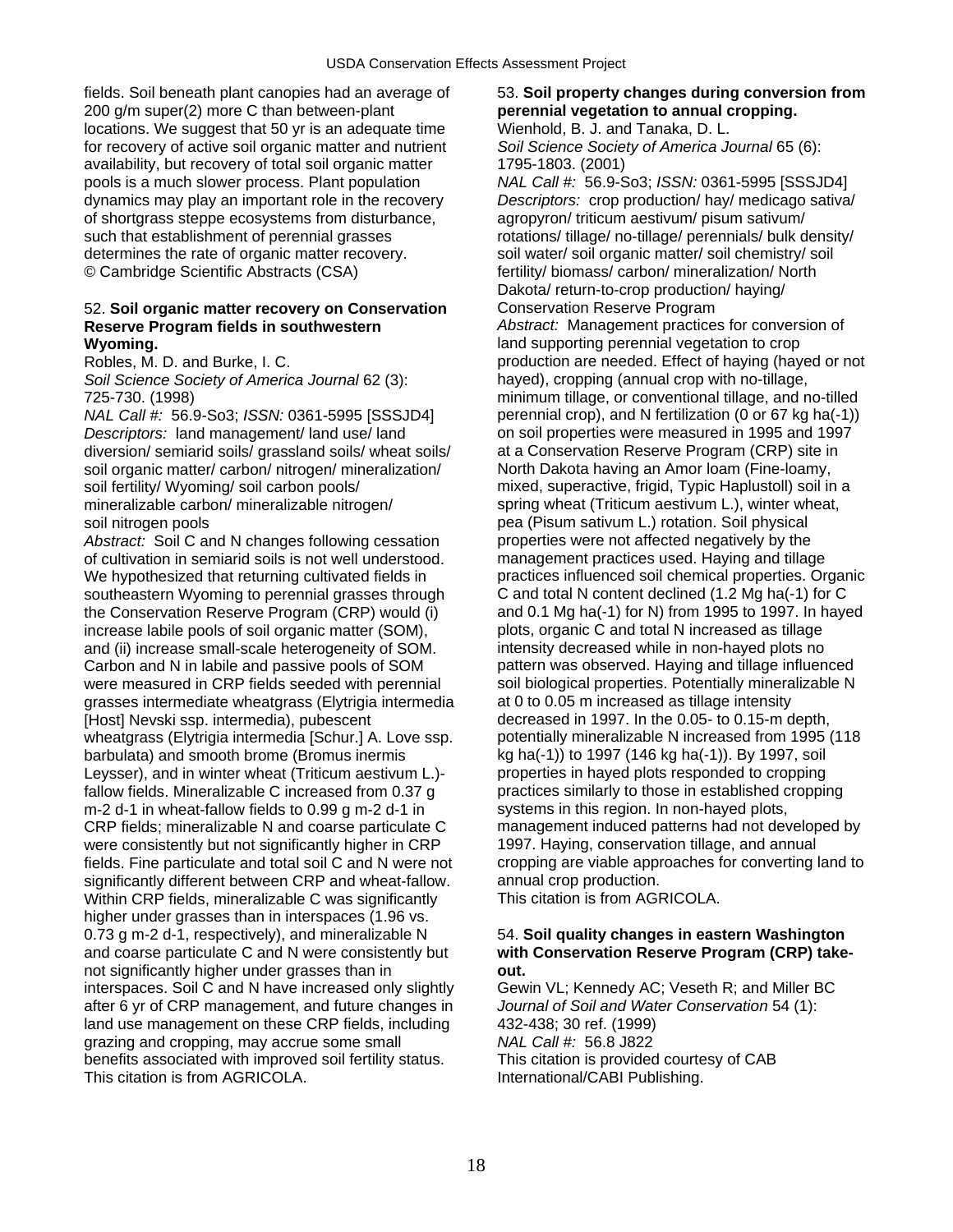## 55. **A soil quality framework for evaluating the** management provides an opportunity to measure

*NAL Call #:* S539.5.J68; *ISSN:* 0890-8524 [JPRAEN] with those in continuously cropped land (CCL). The *Descriptors:* soil organic matter/ soil fertility/ soil sample sites, located in central Kansas, have two structure/ soil biology/ sustainability/ monitoring/ mapping units, Harney silt loam (fine, respiration/ no-tillage/ tillage/ biomass/ government montmorillonitic, mesic Typic Arigiustolls) and Naron policy/ land banks/ United States/ Conservation fine sandy loam (fine-loamy, mixed, thermic Udic

*Abstract:* The book entitled "Soil and Water Quality: increments, 0 to 5 cm and 5 to 10 cm. Soil-quality An Agenda for Agriculture" by the U.S. National indicators measured were soil acidity (pH), Academy of Sciences caused people to ask whether exchangeable cations, nutrients, total carbon, soil quality assessments could be used to evaluate structure, and aggregation. Soil pH was significantly the impact of public policies such as the Conservation lower in CCL than in CRP. Soil total C and N in the Reserve Program (CRP). However, differences in surface layer (0 to 5 cm) was much greater than in scale, perception of soil quality, and the inability to the deeper layer (5 to 10 cm) in the CRP site. The directly measure soil quality led to significant mass of total carbon of Naron soil was significantly uncertainty among several potential users. A major higher for 0 to 5 cm and lower for 5 to 10 cm depth in challenge was determining how to evaluate and CRP land than in CCL. However, the mass of total combine information from different indicators to make carbon of Harney soil was significantly higher in no-<br>an overall soil quality assessment that is meaningful. <br>tilled CCL than in CRP. Bulk density significantly Our objectives are to present a structured approach increased in CCL. Based on dry and wet aggregate for interpreting soil quality indicator data and to stability analysis, the results indicated that CRP land<br>introduce a conceptual frame-work that can be used had a greater resistance to erosion by both water and to link the various scales of evaluation, including wind than CCL. The improvements in soil quality those needed for assessing effectiveness of public resulting from CRP included reducing soil policies such as the CRP. The framework and its use acidification, alleviating compaction, and reducing are discussed and demonstrated using soil quality to erosiol susceptibility to erosion. However, when CRP indicator data from published and unpublished was taken out for crop production with conventional studies. On-farm measurements suggest that tillage, total carbon in the surface layer (0 to 5 cm) biological indicators such as microbial biomass and and aggregate stability gradually decreased. This respiration were affected most quickly and to the suggested that appropriate land management greatest extent when cultivated land was converted to practices are needed to extend residual benefit from grassland. Applying the conceptual framework to this CRP on soil quality. data suggests that enrolling fragile lands into CRP © Cambridge Scientific Abstracts (CSA) had a positive soil quality effect. It also indicates that using no-till practices to return CRP land to row-crop 57. **Tillage and fallow effects on selected soil**  CRP, but tilling to prepare a seedbed will destroy the **Reserve Program sites.**  benefits almost immediately.<br>This citation is from AGRICOLA. Gilley, J. E.; Doran, J. W.; and Eghball, B.<br>Journal of Soil and Water Conservation 56.

56. Soil quality of two Kansas soils as influenced **by the Conservation Reserve Program.** This citation is provided courtesy of CAB

Huang, X.; Skidmore, E. L.; and Tibke, G. L. **International** CABI Publishing. *Journal of Soil and Water Conservation* 57 (6): 344-350. (Nov. 2002-Dec. 2002) *NAL Call #:* 56.8 J822; *ISSN:* 0022-4561 *Descriptors:* United States, Kansas/ Soil Conservation/ Land Management/ Cultivated Lands/ Best Management Practices/ Indicators/ Soil Properties/ Carbon/ Agriculture/ Techniques of planning *Abstract:* Achieving and maintaining a good soil quality is essential for sustaining agricultural production in an economically viable and environmentally safe manner. The transition of land

**impact of CRP. impact of CRP. impact of CRP. soil-quality indicators to quantify the effects of those** Karlen, D. L.; Gardner, J. C.; and Rosek, M. J. management practices. This study compared soil *Journal of Production Agriculture* 11 (1): 56-60. chemical and physical properties after 10 years of (Jan. 1998-Mar. 1998) grass on Conservation Reserve Program (CRP) land Reserve Program Argiustolls). Soil samples were collected at two depth tilled CCL than in CRP. Bulk density significantly had a greater resistance to erosion by both water and

# quality characteristics of former Conservation

Journal of Soil and Water Conservation 56 (2):

126-132. (2001)<br>NAL Call #: 56.8 J822; ISSN: 0022-4561